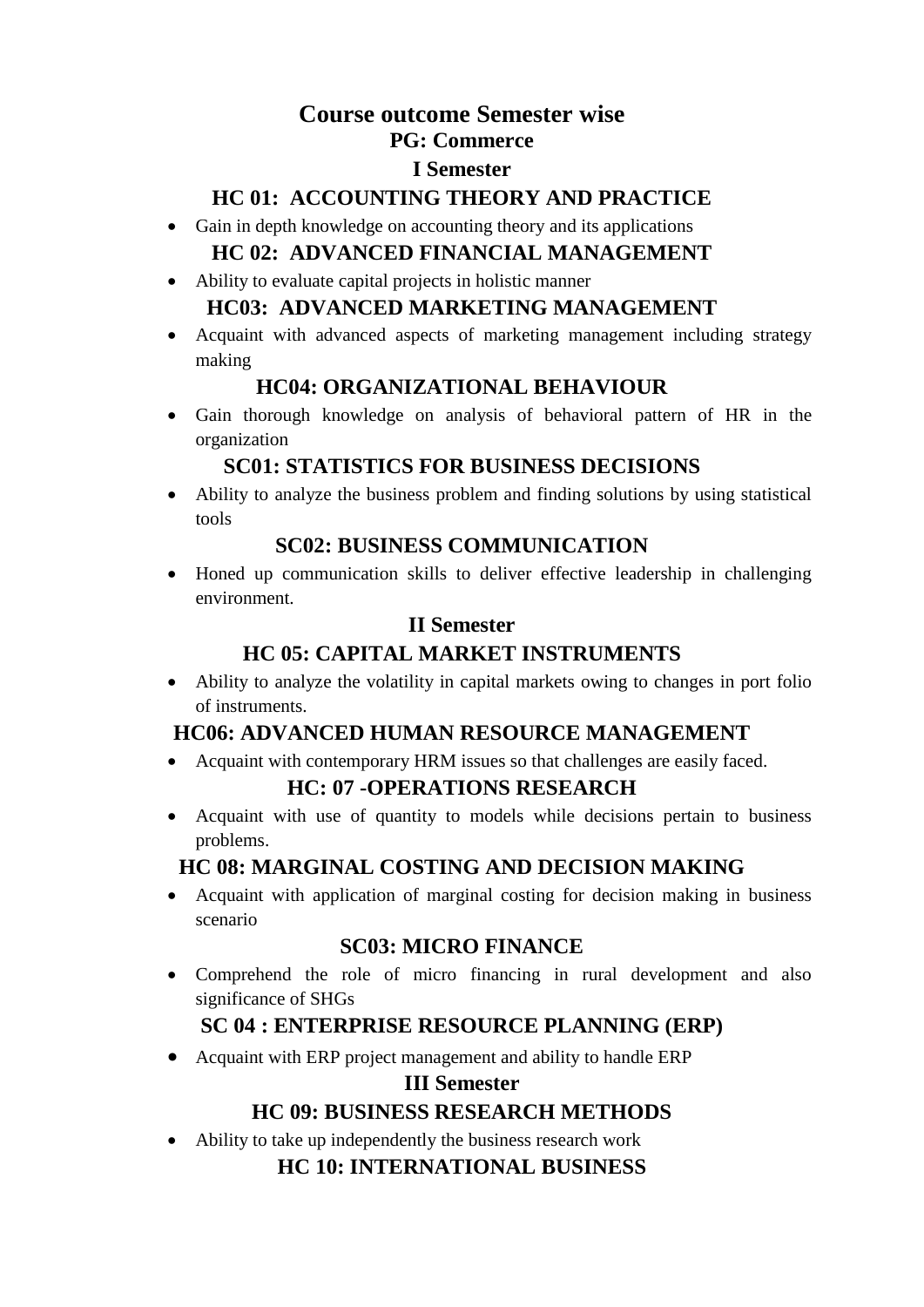Acquaint with Macro aspects of International Business and appreciation of practicality in the contemporary situation

## **HC: 11- SECURITY ANALYSIS AND PORFOLIO MANAGEMENT**

 Ability to understand the stack volatilities and changing the port folio of investments for maximizing returns.

# **ELECTIVE01: BUSINESS TAXATION PAPER01: CORPORATE TAX LAW AND PRACTICES.**

 Ability to offer consultancy on taxation to the corporate assessees with reference to advance tax, MAT, returns of income, appeals and revisions

# **ELECTIVE 02: HUMAN RESOURCE MANAGEMENT**

## **PAPER01: STRATEGIC HUMAN RESOURCE MANAGEMENT**

Ability to makes strategies in the challenging HRM environment

## **ELECTIVE 03: MARKETING**

## **PAPER01: MARKETING of SERVICES**

 Ability to understand the concept of service marketing and making strategies for its effectiveness.

#### **ELECTIVE 04: BANKING**

# **PAPER01: BANKING and FINANCIAL SERVICES MANAGEMENT**

 Understanding the banking and financial services thoroughly and making effective strategies for managing the same.

# **ELECTIVE 05: INSURANCE MANAGEMENT PAPER01: MANAGEMENT OF LIFE INSURANCE**

 Understanding the life insurance business in detail and advising the insurers and insured about different plans.

# **ELECTIVE 06: FINANCIAL ACCOUNTING**

# **PAPER01: ACCOUNTING FOR SPECIALIZED INSTITUTION**

 Conceptualizing the financial accounting with particular reference to banks, insurance companies, Government funds and hotels.

# **ELECTIVE 07: FINANCIAL MANAGEMENT PAPER01: INTERNATIONAL FINANCIAL MANAGEMENT**

 understanding the Financial Management in practice at MNCs and also comprehending factors influencing FM in the international context

# **ELECTIVE 08: COST MANAGEMENT PAPER01: STRATEGIC COST MANAGEMENT-1**

 Development of skill in application of cost accounting principles for solutions to business problems

# **OPEN ELECTIVE**

- **OE 01: FINANCIAL ACCOUNTING**
- Acquainting with basics principles of accounting by non commerce students

#### **OPEN ELECTIVE OE02: BUSINESS MANAGEMENT**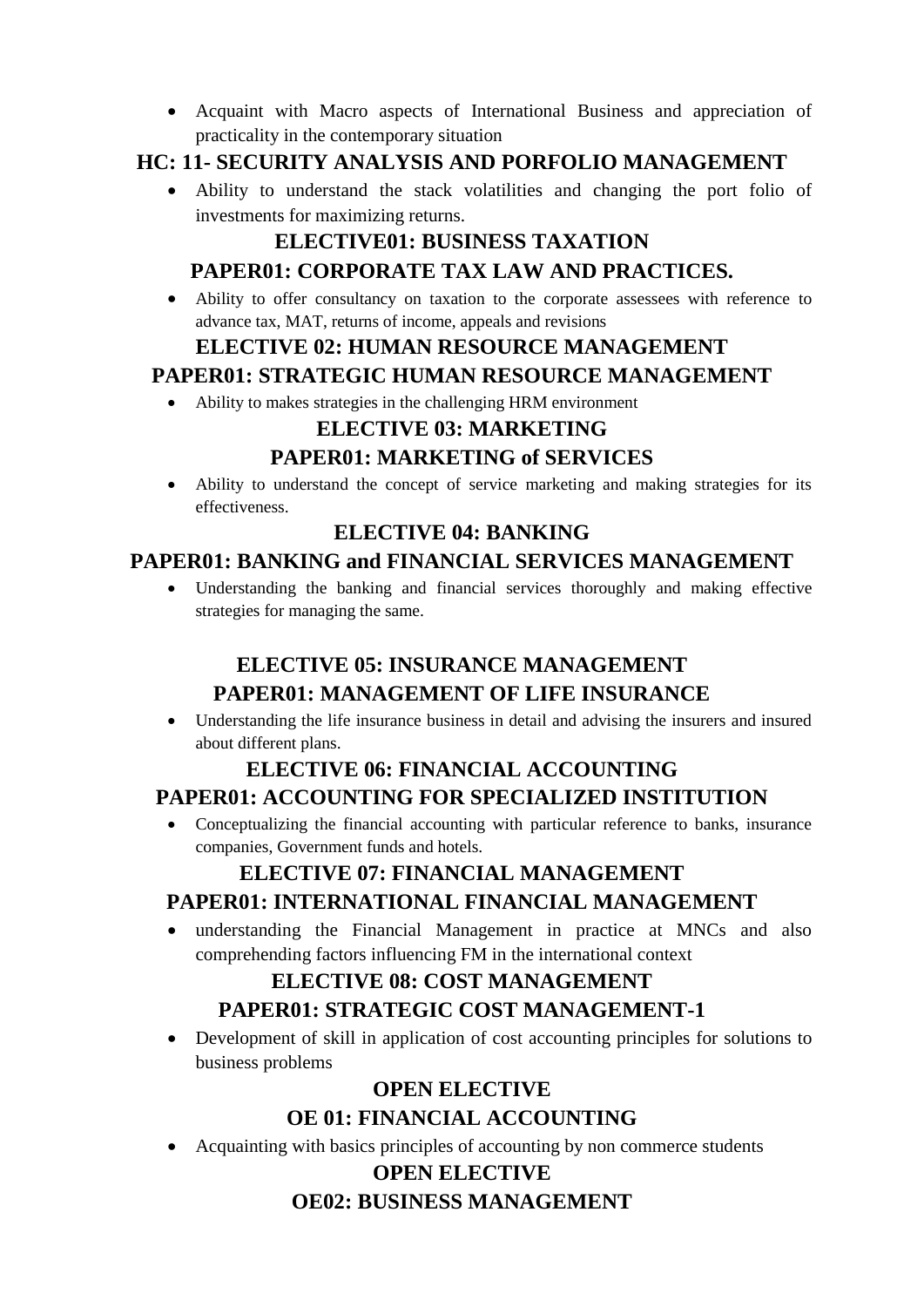understanding the basic concepts of business management by non commerce students

## **OPEN ELECTIVE**

## **OE03: MANAGEMENT OF NON-PROFIT ORGANISATIONS**

 understanding the basic characteristics of NPOs and their management by non commerce students

#### **OPEN ELECTIVE OE04: RETAIL BANKING**

Understanding the concept of retail banking services by non commerce students

#### **OPEN ELECTIVE**

# **OE05: PERSONAL FINANCIAL MANAGEMENT**

 Understanding the scenario of international accounting , IFRS, adjustment of changes in exchange rates and accounting standards

## **FOURTH SEMESTER**

## **HARD CORE**

## **HC 12: INTERNATIONAL ACCOUNTING**

 Understanding the scenario of international accounting , IFRS, adjustment of changes in exchange rates and accounting standards

## **HC 13: STRATEGIC MANAGEMENT**

Ability to make strategies to solve business problems

## **SC07: LEGAL ASPECTS OF BUSINESS**

Understanding legal environment of business thoroughly

## **SC 08: PROJECT WORK**

• Completing the project work that focuses on business problems and solutions

#### **ELECTIVE 01: BUSINESS TAXATION**

# **PAPER 02: GOODS AND SERVICE TAX AND CUSTOM DUTY**

• Acquainting with GST and Customs Duty and gaining ability to advice business houses on these issues

# **ELECTIVE 02: HUMAN RESOURCE MANAGEMENT**

## **PAPER02: INTERNATIONAL HUMAN RESOURCE MANAGEMENT**

 Understanding the applications of suitable HRM practices for multinational companies.

## **ELECTIVE 03: MARKETING PAPER02: INTERNATIONAL MARKETING**

 Understanding concurrent issues and challenges in international marketing arena and find solutions for the problems.

## **ELECTIVE 04: BANKING PAPER02: BANKING TECHNOLOGY**

 Application of appropriate technology in delivery of banking services effectively **ELECTIVE 05: INSURANCE MANAGEMENT**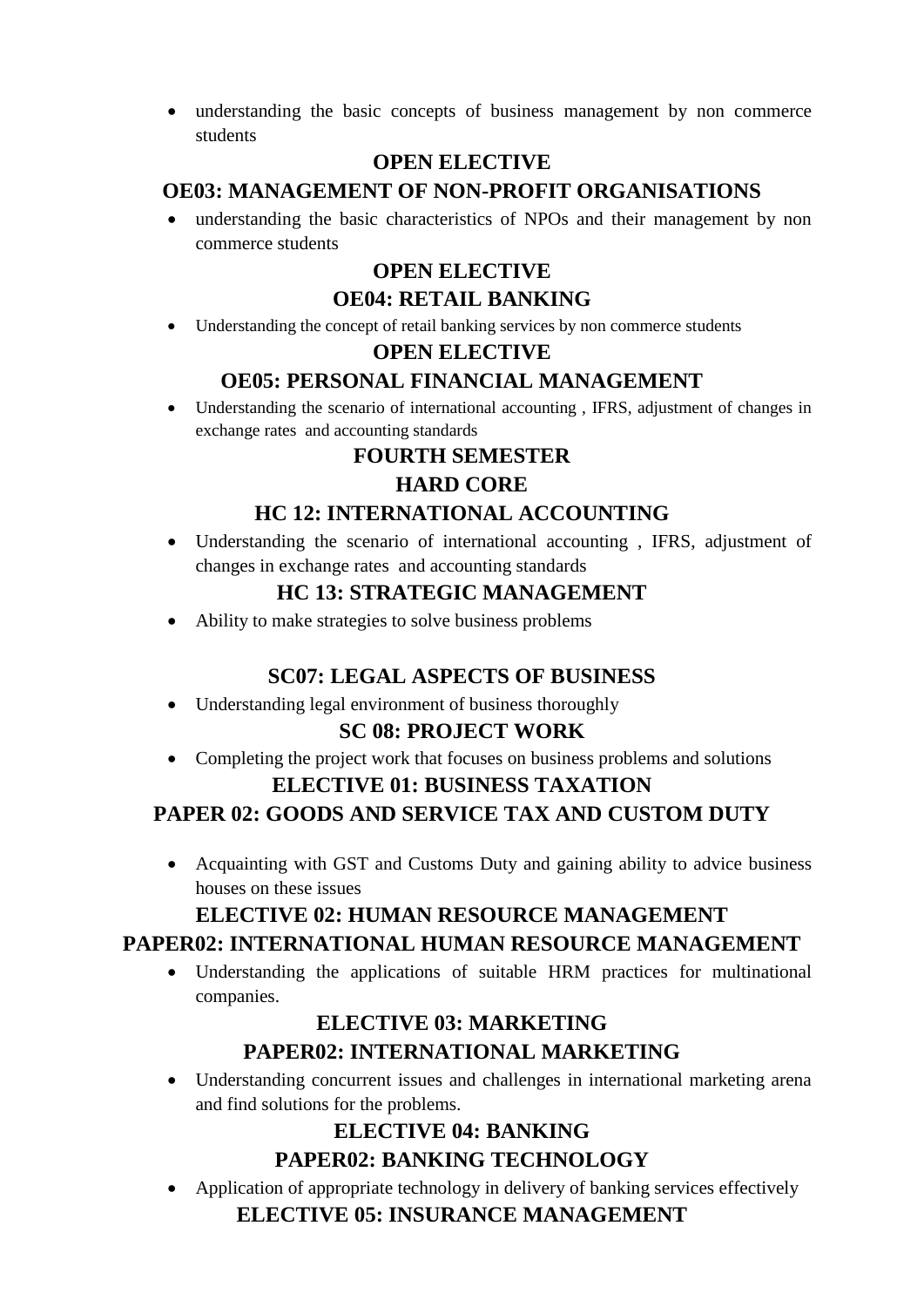## **PAPER02: MANAGEMENT OF NON LIFE INSURANCE**

 Understanding different non life insurance businesses and advising on selection of policies.

# **ELECTIVE 06: FINANCIAL ACCOUNTING Paper-2: INTERNATIONAL FINANCIAL REPORTING STANDARDS (IFRS)**

- Understanding the IFRS thoroughly. **ELECTIVE 07: FINANCIAL MANAGEMENT PAPER 02: STRATEGIC FINANCIAL MANAGEMENT**
- Making strategies to achieve buoyancy in FM

## **ELECTIVE 08: COST MANAGEMENT PAPER02: STRATEGIC COST MANAGEMENT-2**

 Ability to make strategies in devising cost accounting principles for finding solutions to business problems

# **Elective Papers: GST-1, GST-2 & Customs Duty (For the academic year 2018-19 only)**

# **ELECTIVE 01: BUSINESS TAXATION. PAPER 01: GOODS AND SERVICE TAX**

Understanding the GST thoroughly and advising business in this regard.

## **ELECTIVE 02: BUSINESS TAXATION.**

# **PAPER 02: GOODS AND SERVICE TAX AND CUSTOMS DUTY**

Understanding GST and customs duty and advising business houses.

Students performance, program outcomes are stated and displayed in college website.

# **Programme Content / Outcome (COP)**

#### 1. Languages

#### **A. Functional English**

- I. Enhances practical usage of English language and Improves communication skills in English
- II. Introduces basic grammatical sentence structure and gives knowledge of idioms and phrases in English
- III. Students with good English Vocabulary and Communication skills become readily employable.

# **B. Functional Hindi**

- I. Enhances practical usage of Hindi language and Improves communication skills in Hindi
- II. Introduces basic grammatical Hindi sentence structure
- III. Acquires sound knowledge of idioms and phrases in Hindi
- IV. Students with good Hindi Vocabulary and Communication skills become readily employable.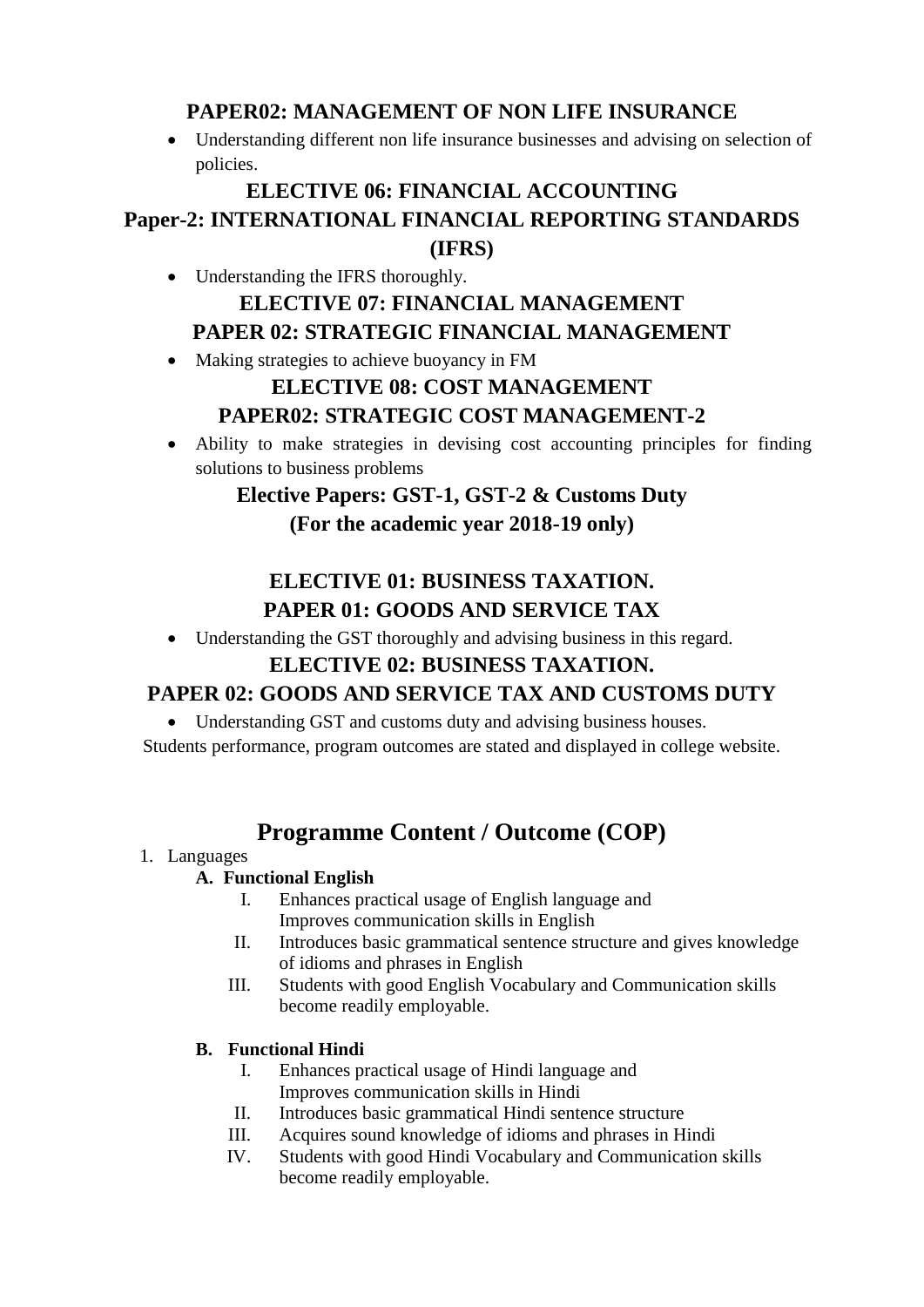#### **C. Proof Reading**

- I. Sharpens the knowledge of proof reading and Highlights the purpose of proof reading
- II. Helps in understanding the importance and purpose of proof reading
- III. Learning copywriting and proof reading symbols make students readily employable.

#### **D. Translation**

- I. Types/purpose of translation
- II. Acquaints different theories of translation
- III. Importance of translation in a multilingual country like India
- IV. Tailor-made for jobs in Press and Publications.

#### **2. ARTS**

#### **A. Social Welfare**

- I. Meaning, importance of social welfare and need for social welfare programs in India
- II. Meaning of positive discrimination
- III. Role of government in implementing social welfare schemes
- IV. Students with good knowledge of social welfare concept get good job openings in NGOs and public sectors.

#### **B. Women Studies**

- I. Meaning, importance of women studies and knowledge of gender bias and gender discrimination
- II. Legislative measures to achieve gender equality
- III. Women empowerment as social/political agenda
- IV. Empowered women are sought after in NGOs and Govt. organizations.

#### **C. Rural Development**

- I. Meaning, scope of rural development and Effects of urbanization on rural backwardness
- II. Role of government in implementing rural development schemes
- III. Important legislation in post independence to achieve rural development
- IV. Students with good knowledge of rural development are absorbed in govt. run institutions and private welfare institutions.

#### **D. Good Governance and E-Governance**

- I. Meaning and importance of good governance and Welfare State
- II. Delivering good governance through E-Governance
- III. Effectiveness of E-Governance in achieving the goals of good governance
- IV. Readily employable as PROs in NGOs and Govt. organizations.

#### **E. Photo journalism**

- I. Meaning and scope of photo journalism
- II. Effectiveness of visual representation in communication
- III. Role of paparazzi in effective photo journalism and ethics of photo journalism
- IV. Readily employable in Press and Media.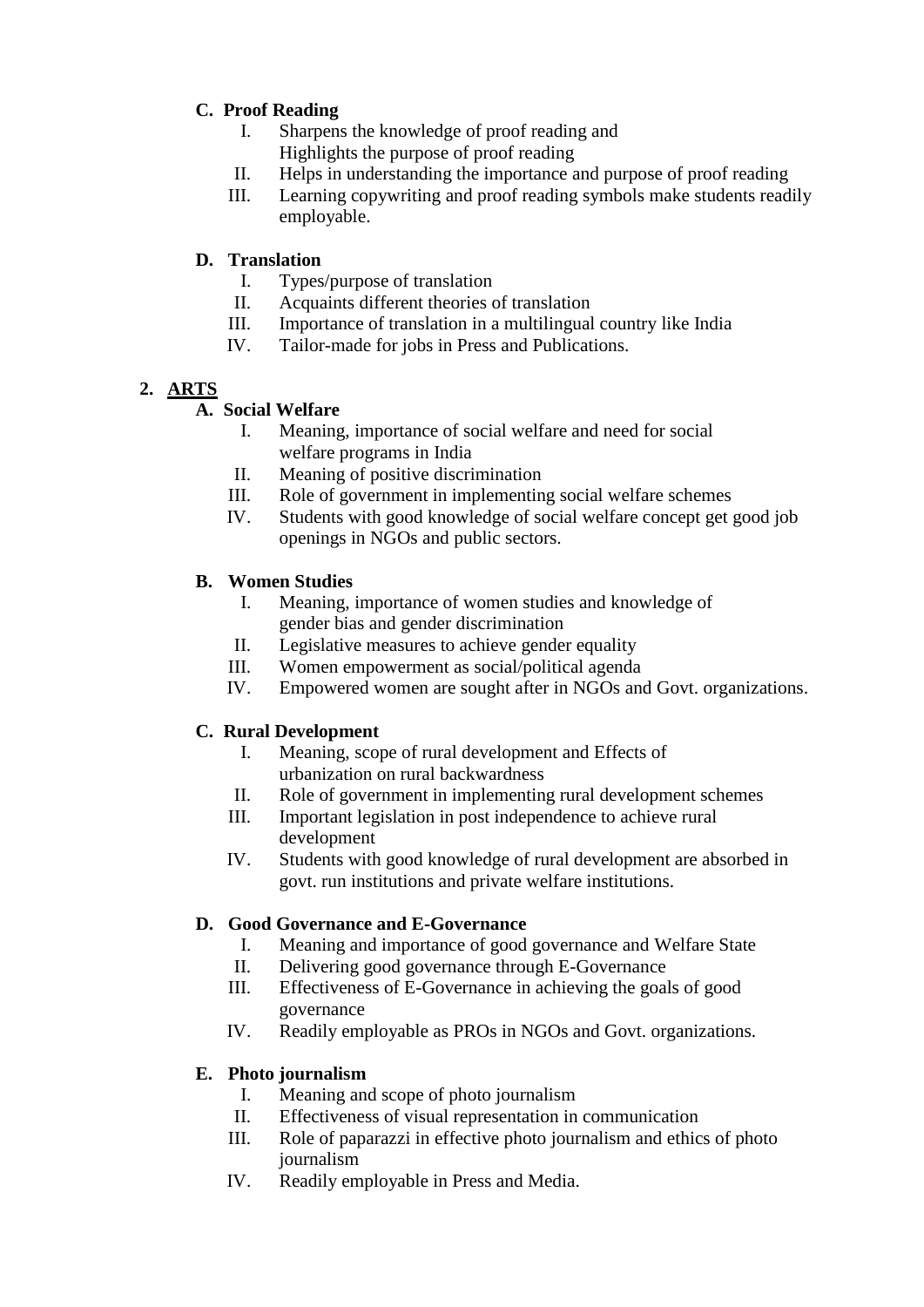#### **F. Business journalism and corporate communication**

- I. Meaning and scope of business journalism and corporate communication
- II. Use of language in business journalism
- III. Etiquettes in Corporate communication
- IV. Ensures employment in NGOs and Media.

#### **3. SCIENCE**

#### **A. Horticulture**

- I. Gives knowledge of Horticulture and floriculture
- II. Familiarises with the cultivation of flowering and ornamental plants for gardens and floristry.
- III. Ensures Jobs in government / private horticulture departments.

#### **B. Clinical Laboratory Techniques**

- I. Acquaints with elementary knowledge of clinical laboratory.
- II. Familiarises students with different clinical lab tests.
- III. Get employment opportunities in govt./private pathology labs.

#### **C. Women Health and Hygiene**

- I. Introduces the concept of Women health and hygiene.
- II. Readily employable in govt./private hospitals.

#### **D. Animation**

- I. Acquaints with 2D and 3D
- II. Teaches Web and Page designing.
- III. Readily employable in govt./private advertising agencies
- IV. Ensures jobs in film and web industries.

#### **E. Food and Nutrition**

- I. Introduces importance of Nutritional values in food.
- II. Eligible for a regular course in Dietetics.
- III. Employable as dietitian in private clinics and govt. hospitals.

#### **4. COMMERCE**

#### **A. Human Resource Management (HRM)**

- i. To enhance the knowledge of students in Human Resource Management.
- ii. To develop and understanding the behavior of individuals and groups inside the organization.
- iii. To develop theoretical and practical insights and problem-solving capabilities for effectively managing the organizational Process.

#### **B. MARKETING MANGEMENT**

- i. To acquaint the students with the marketing principles and practices
- ii. To understand the process of marketing in a business firm
- iii. To enable undergraduate students for acquiring knowledge in marketing strategies
- iv. To get knowledge about global marketing strategies.
- v. To enable students for acquiring basic knowledge in marketing research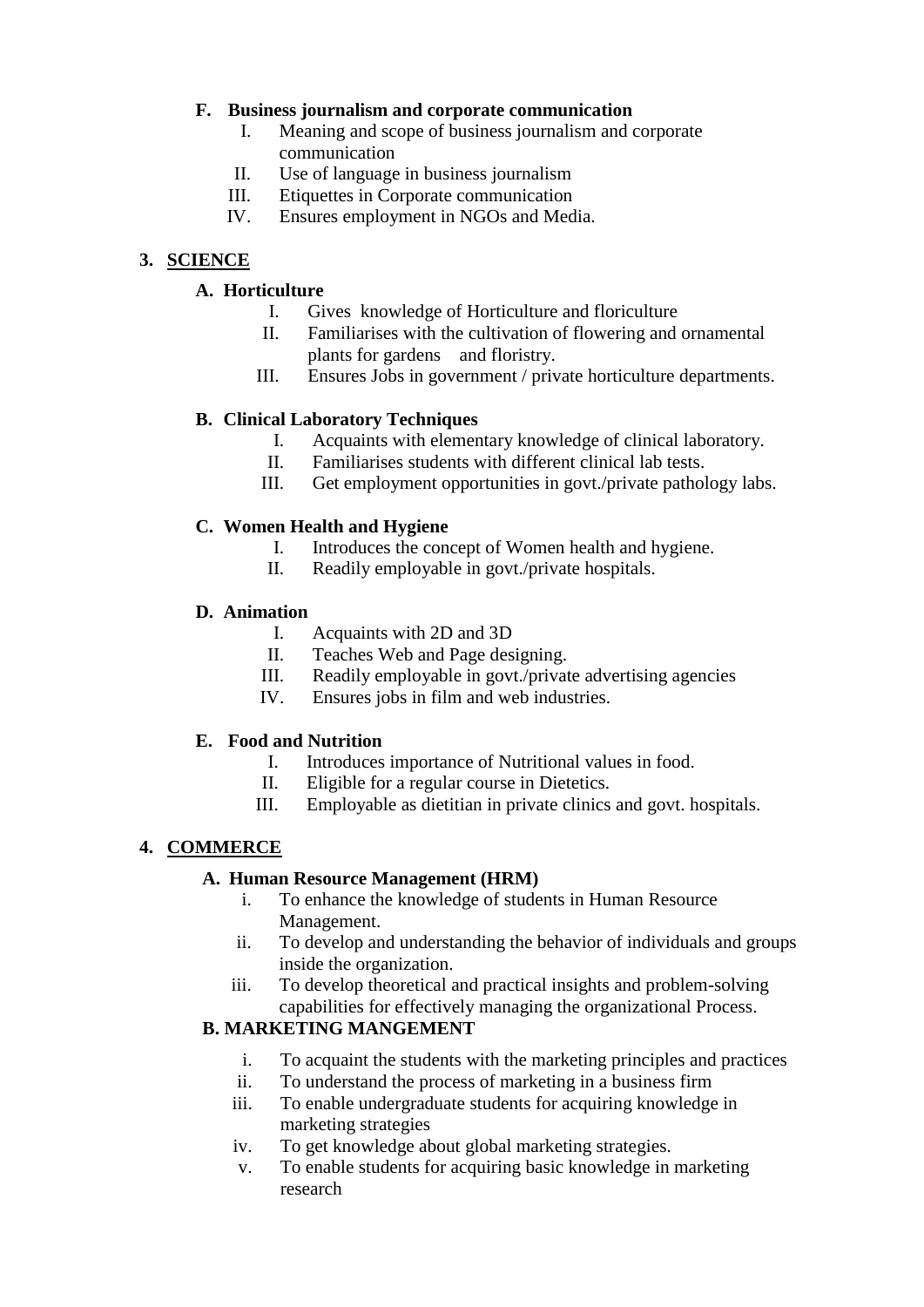- vi. To develop basic skills in them to conduct survey researches and case studies.
- vii. To acquaint students about the importance of service marketing.
- viii. It covers aspects like service marketing mix; maintaining service quality
	- ix. To familiarize the undergraduate students the basic concepts of sales management.
	- x. To enable undergraduate students for acquiring knowledge about Communication process of advertising.
- xi. This course aims at acquainting student with the operations of marketing in international environment.
- xii. To enable students for acquiring knowledge about global agencies

#### **C. FINANCIAL MANGEMENT**

- i. To help the students in understanding the basics of financial management
- ii. To familiarize the concepts of financial services of India.
- iii. To help the students in understanding the concept of Indian financial system.
- iv. To help the students in understanding the concepts of cost of capital, capital structure, capital budgeting and dividend policy decision
- v. To help the students in understanding the concept of working capital management.
- vi. To help the students in understanding the concept of Financial statement analysis.

#### **D. INSURANCE MANAGEMENT**

- i. To enable the students to acquire the knowledge of the concept of insurance and fundamentals of risk.
- ii. To acquaint the students on different aspects of life insurance and its plans.
- iii. To familiarize the students with the practical aspects of general insurance practices and procedures.
- iv. To enable the students to understand the management of Insurance Business in India.
- v. To give the students an idea about principles and concepts of marketing of insurance
- vi. To acquaint the students regarding accounting in insurance and valuing the insurance policies.

#### **E. RETAIL MANAGEMENT**

- i. To familiarize the students about functions of management
- ii. To make the students to understand the important concepts of marketing
- iii. To familiarize the students about functions of a retailer.
- iv. To familiarize the students about retailing in India and International retailing
- v. To make the students to understand the importance of retail site **location**
- vi. To familiarize the students about store design, retail merchandising and merchandise plan.
- vii. To familiarize the students about management of retail business.